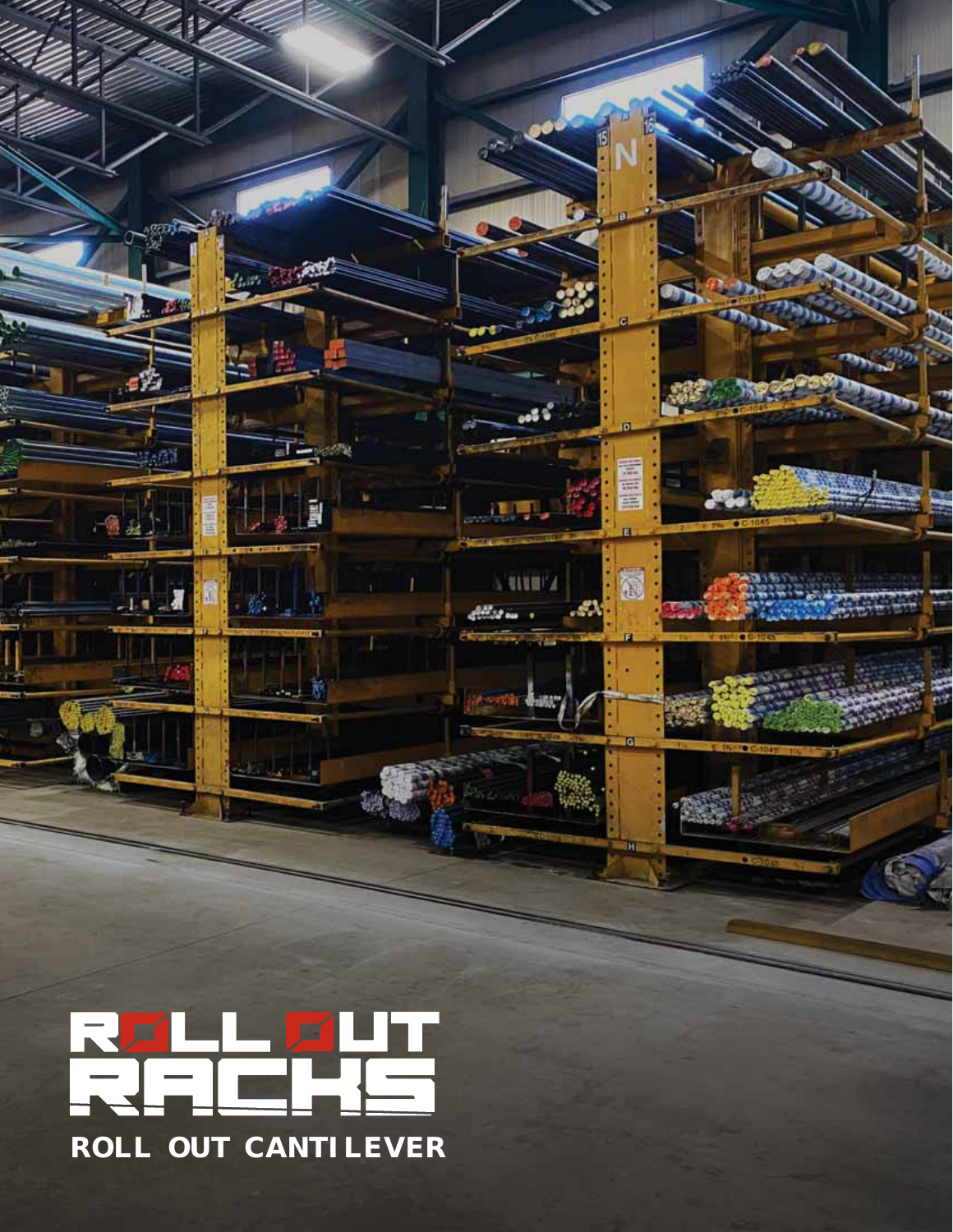# **The Cantilever**



### **EFFICIENT STORAGE SYSTEMS**

Storing and picking iron bars, piping, and raw materials in a safe and efficient matter is quite a challenge. Often, these items are stored on the ground where workers must go through a pile to get the material they need. To increase the level of safety and efficiency in your workspace, with proper inventory control, we offer you the Roll Out Cantilever Rack.





| <b>DRAWER</b><br><b>DEPTH</b> | <b>MEASUREMENTS IN INCHES</b> |         |        |          |            |        |    |
|-------------------------------|-------------------------------|---------|--------|----------|------------|--------|----|
|                               | A                             | B       | C      | D        | E          | F      | G  |
| 20                            | 14 1/4                        | 70 1/2  | 20 1/2 | $5 - 50$ | 60-184     | 47 1/4 | 49 |
| 24                            | 14 1/4                        | 78 1/2  | 24 1/2 | $5 - 50$ | $60 - 184$ | 51 1/4 | 53 |
| 30                            | 14 1/4                        | 901/2   | 301/2  | $5 - 50$ | 60-184     | 57 1/4 | 59 |
| 36                            | 14 1/4                        | 102 1/2 | 361/2  | $5 - 50$ | $60 - 184$ | 63 1/4 | 65 |
| 42                            | 14 1/4                        | 114 1/2 | 42 1/2 | $5 - 50$ | 60-184     | 69 1/4 | 71 |
| 48                            | 14 1/4                        | 126 1/2 | 48 1/2 | $5 - 50$ | 60-184     | 75 1/4 | 77 |



| <b>DRAWER</b><br><b>DEPTH</b> | <b>MEASUREMENTS IN INCHES</b> |         |        |          |            |         |     |
|-------------------------------|-------------------------------|---------|--------|----------|------------|---------|-----|
|                               | A                             | B       | C      | D        | E          | F       | G   |
| 20                            | 14 1/4                        | 102 1/4 | 20 1/2 | $5 - 50$ | 60-184     | 57 1/4  | 59  |
| 24                            | 14 1/4                        | 118 1/4 | 24 1/2 | $5 - 50$ | 60-184     | 65 1/4  | 67  |
| 30                            | 14 1/4                        | 142 1/4 | 301/2  | $5 - 50$ | 60-184     | 77 1/4  | 79  |
| 36                            | 14 1/4                        | 166 1/4 | 361/2  | $5 - 50$ | $60 - 184$ | 89 1/4  | 91  |
| 42                            | 14 1/4                        | 190 1/4 | 42 1/2 | $5 - 50$ | 60-184     | 101 1/4 | 103 |
| 48                            | 14 1/4                        | 214 1/4 | 48 1/2 | $5 - 50$ | 60-184     | 113 1/4 | 115 |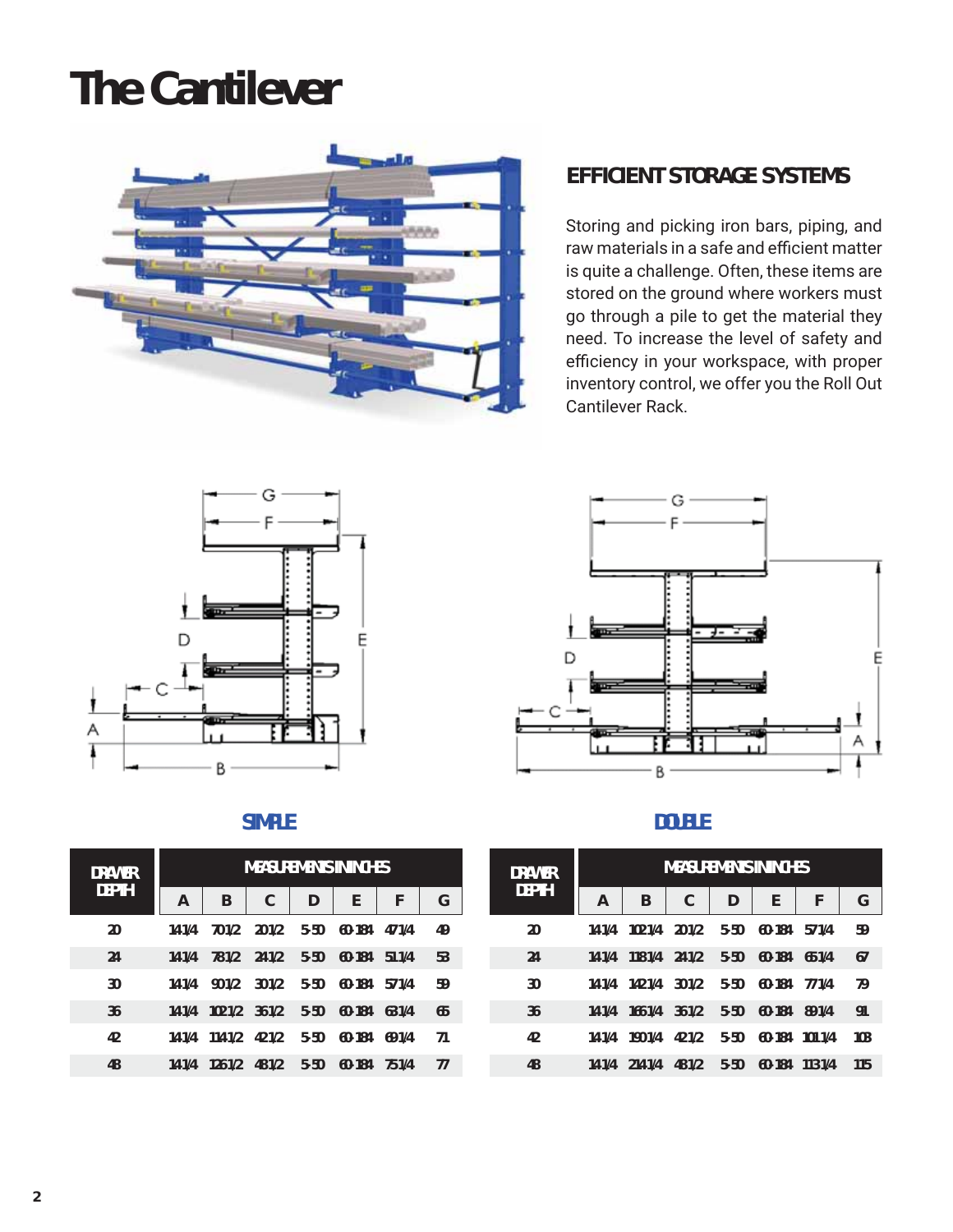#### **MODULARITY**

- Adjust arms levels to your needs
- Add or remove arms
- Increase racking height
- Turn a single unit in to a double unit without wasting any parts.
- Easily add extra columns for longer material

#### **BENEFITS**

- Minimize unused space between arms levels
- Large weight capacity per level
- Reduce storage area by 50%



- Reduce handling time by up to 80%
- Enhance accessibility for overhead lifting on all levels.

| <b>MATERIAL STORED</b> | <b>ARMS DEPTH</b> | 2 COLUMNS | 3 COLUMNS | <b>4 COLUMNS</b> |
|------------------------|-------------------|-----------|-----------|------------------|
|                        | 24"               | 10 000    | 15 000    | 20 000           |
| 12'                    | 36"               | 7000      | 10 500    | 14 000           |
|                        | 42"               | 5500      | 8 2 5 0   | 11 000           |
|                        | 24"               | 10 000    | 15 000    | 20 000           |
| 20'                    | 36"               | 7000      | 10 500    | 14 000           |
|                        | 42"               | 5 5 0 0   | 8 2 5 0   | 11 000           |
| 24'                    | 24"               | 10 000    | 15 000    | 20 000           |
|                        | 36"               | 7000      | 10 500    | 14 000           |
|                        | 42"               | 5 5 0 0   | 8 2 5 0   | 11 000           |
|                        | 24"               | 10 000    | 15 000    | 20 000           |
| 40'                    | 36"               | 7000      | 10 500    | 14 000           |
|                        | 42"               | 5 5 0 0   | 8 2 5 0   | 11 000           |
| 60'                    | 24"               | 10 000    | 15 000    | 20 000           |
|                        | 36"               | 7 000     | 10 500    | 14 000           |
|                        | 42"               | 5500      | 8 2 5 0   | 11 000           |

## **Accessories**

| <b>OPEN STEEL TRAYS</b>   | OPEN STRUCTURE TO ALLOW SLINGS TO PASS THROUGH<br>CROSS MEMBER AT EVERY 24" FOR SHORTER MATERIAL<br>INSTALLED DIRECTLY ON TOP OF ARMS WITHOUT LOSING ANY FREE SPACE BETWEEN LEVEL |
|---------------------------|-----------------------------------------------------------------------------------------------------------------------------------------------------------------------------------|
| <b>CLOSED STEEL TRAYS</b> | FULLY CLOSED WITH GALVANIZED STEFL PLATE<br>INSTALL DIRECTLY ON ARMS WITHOUT LOSING ANY FREE SPACE                                                                                |
| <b>DIVIDER SUPPORT</b>    | SUPPORT SEPARATOR TO FIT ARMS OF ALL DEPTH                                                                                                                                        |
| <b>DIVIDERS</b>           | ADJUSTABLE DIVIDING PINS TO BETTER ORGANIZE STORED MATERIAL<br>AVAILABLE IN 4, 7, 10, 13, 16, 19 & 22 INCHES HIGH                                                                 |